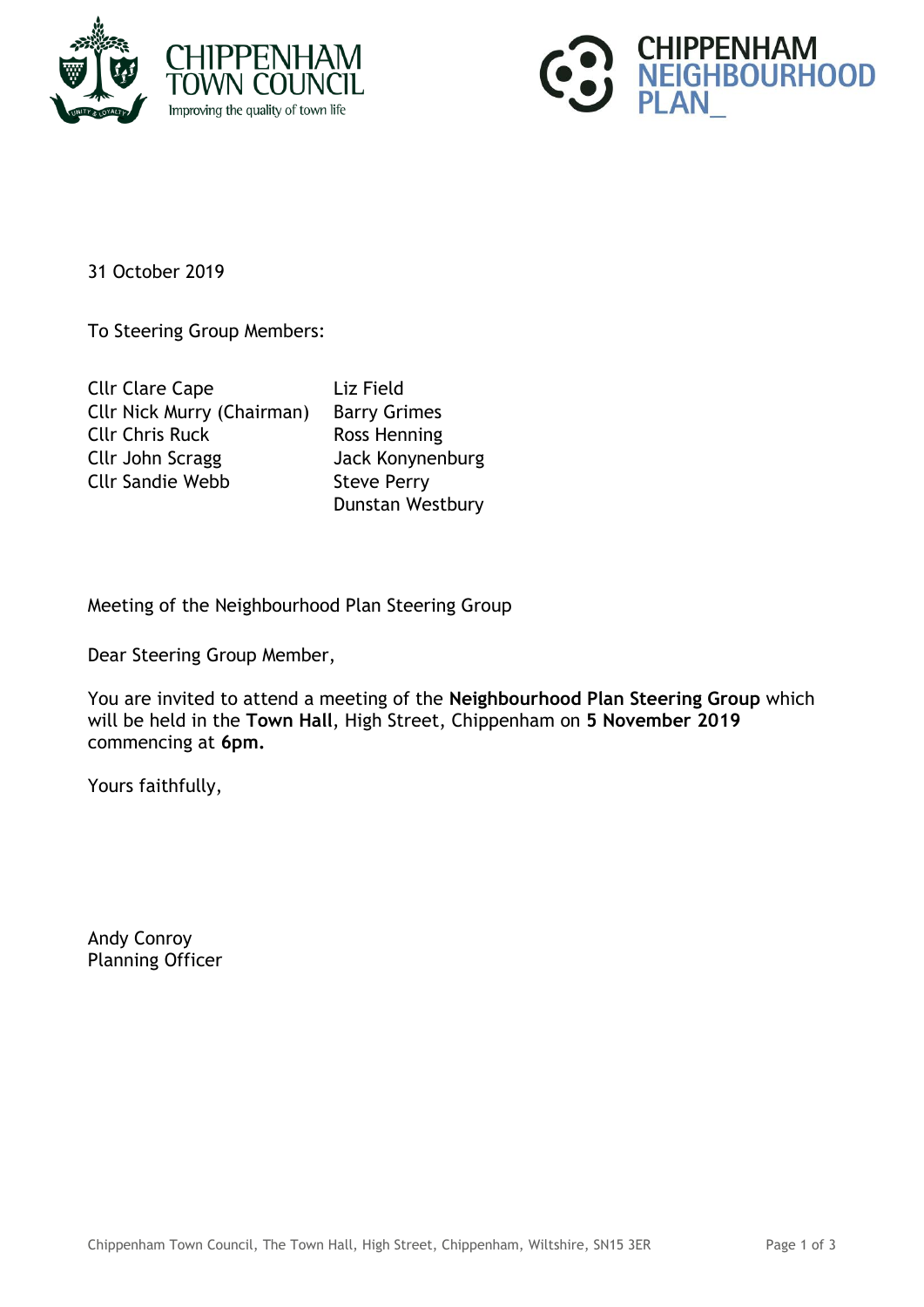## Agenda

Neighbourhood Plan Steering Group Meeting – 5 November 2019, 6pm, Town Hall

| 1. | ANNUAL APPOINTMENT OF STEERING GROUP CHAIRMAN AND VICE-                                                                                                                                                                                                                                       |
|----|-----------------------------------------------------------------------------------------------------------------------------------------------------------------------------------------------------------------------------------------------------------------------------------------------|
|    | <b>CHAIRMAN</b>                                                                                                                                                                                                                                                                               |
|    | To endorse the annual appointment of SG Chairman and SG Vice<br>Chairman as required by the SG Terms of Reference                                                                                                                                                                             |
| 2. | <b>APOLOGIES FOR ABSENCE</b>                                                                                                                                                                                                                                                                  |
| 3. | <b>DECLARATION OF INTEREST</b>                                                                                                                                                                                                                                                                |
|    | All Members of the Steering Group are reminded to declare any<br>pecuniary or non-pecuniary interests they may have, in accordance<br>with the Town Council's latest approved Code of Conduct.                                                                                                |
| 4. | <b>MINUTES</b>                                                                                                                                                                                                                                                                                |
|    | To approve as a correct record and to sign the draft minutes of the<br>meeting held on Tuesday 1 October 2019 (copy attached).                                                                                                                                                                |
| 5. | <b>CHAIRMAN'S ANNOUNCEMENTS</b>                                                                                                                                                                                                                                                               |
| 6. | REPORT BACK ON EXTERNAL NP MEETINGS                                                                                                                                                                                                                                                           |
|    | NM/AC/AP to report back on meeting with Wiltshire Planning Officers<br>on 2 October 2019                                                                                                                                                                                                      |
|    | NM/AC to report back on attendance at Calne Without Parish Council<br>meeting on 14 October 2019                                                                                                                                                                                              |
| 7. | TOPIC GROUP MEMBERSHIP CHANGES                                                                                                                                                                                                                                                                |
|    | To note the updated Topic Group Membership List (copy attached)                                                                                                                                                                                                                               |
| 8. | <b>ACTIONS FROM TOPIC GROUP MEETINGS</b>                                                                                                                                                                                                                                                      |
|    | TG Chairman/Vice-Chairman to feed-back on actions arising<br>from their Topic Group meeting(s)                                                                                                                                                                                                |
|    | SG to agree policy topics for each TG using Policy Topics<br>Spreadsheet (copy attached)<br>Consider how to deal with duplication of policy topics<br>$\circ$<br>(obvious examples highlighted in colour on Spreadsheet)<br>$\circ$ Consider if there are any policy topics missed out by TGs |
|    | SG to agree any major tasks/evidence gathering for TG,<br>particularly those with cost implications                                                                                                                                                                                           |
|    | SG to provide recommendations on the overall direction and<br>rate of progress of the topic if required                                                                                                                                                                                       |
|    | TG Chairman to confirm time/date/venue for next TG Meeting                                                                                                                                                                                                                                    |